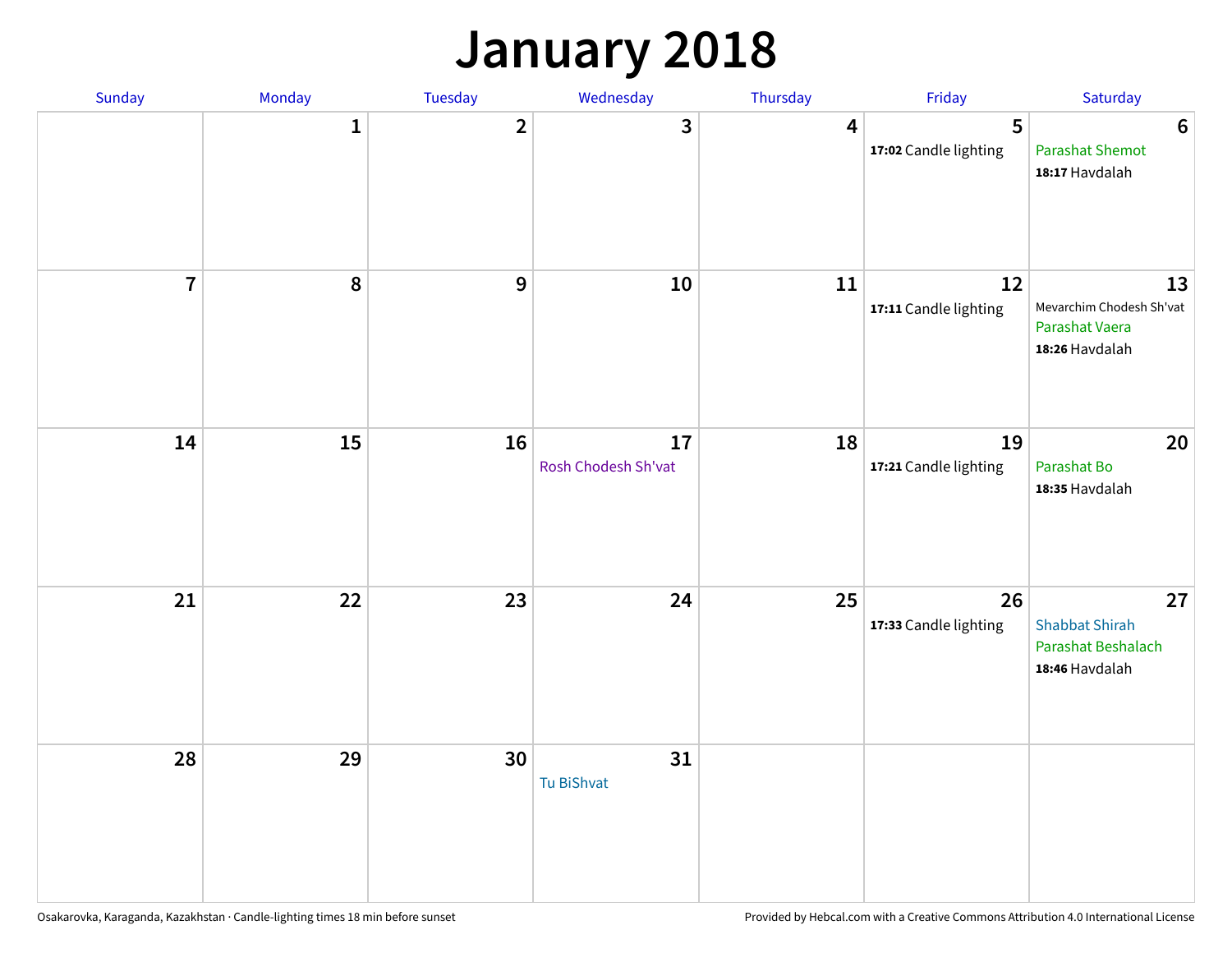# **February 2018**

| Sunday                  | Monday | Tuesday          | Wednesday                                                                                | Thursday                | Friday                                           | Saturday                                                                                        |
|-------------------------|--------|------------------|------------------------------------------------------------------------------------------|-------------------------|--------------------------------------------------|-------------------------------------------------------------------------------------------------|
|                         |        |                  |                                                                                          | $\mathbf{1}$            | $\overline{\mathbf{2}}$<br>17:45 Candle lighting | $\mathbf{3}$<br>Parashat Yitro<br>18:57 Havdalah                                                |
| $\overline{\mathbf{4}}$ | 5      | $\boldsymbol{6}$ | $\overline{\mathbf{7}}$                                                                  | 8                       | 9<br>17:57 Candle lighting                       | 10<br><b>Shabbat Shekalim</b><br>Mevarchim Chodesh Adar<br>Parashat Mishpatim<br>19:08 Havdalah |
| 11                      | 12     | 13               | 14                                                                                       | 15<br>Rosh Chodesh Adar | 16<br>Rosh Chodesh Adar<br>18:10 Candle lighting | 17<br>Parashat Terumah<br>19:20 Havdalah                                                        |
| 18                      | 19     | 20               | 21                                                                                       | 22                      | 23<br>18:22 Candle lighting                      | 24<br><b>Shabbat Zachor</b><br>Parashat Tetzaveh<br>19:31 Havdalah                              |
| 25                      | 26     | 27               | 28<br>06:20 Fast begins<br><b>Ta'anit Esther</b><br>19:29 Fast ends<br><b>Erev Purim</b> |                         |                                                  |                                                                                                 |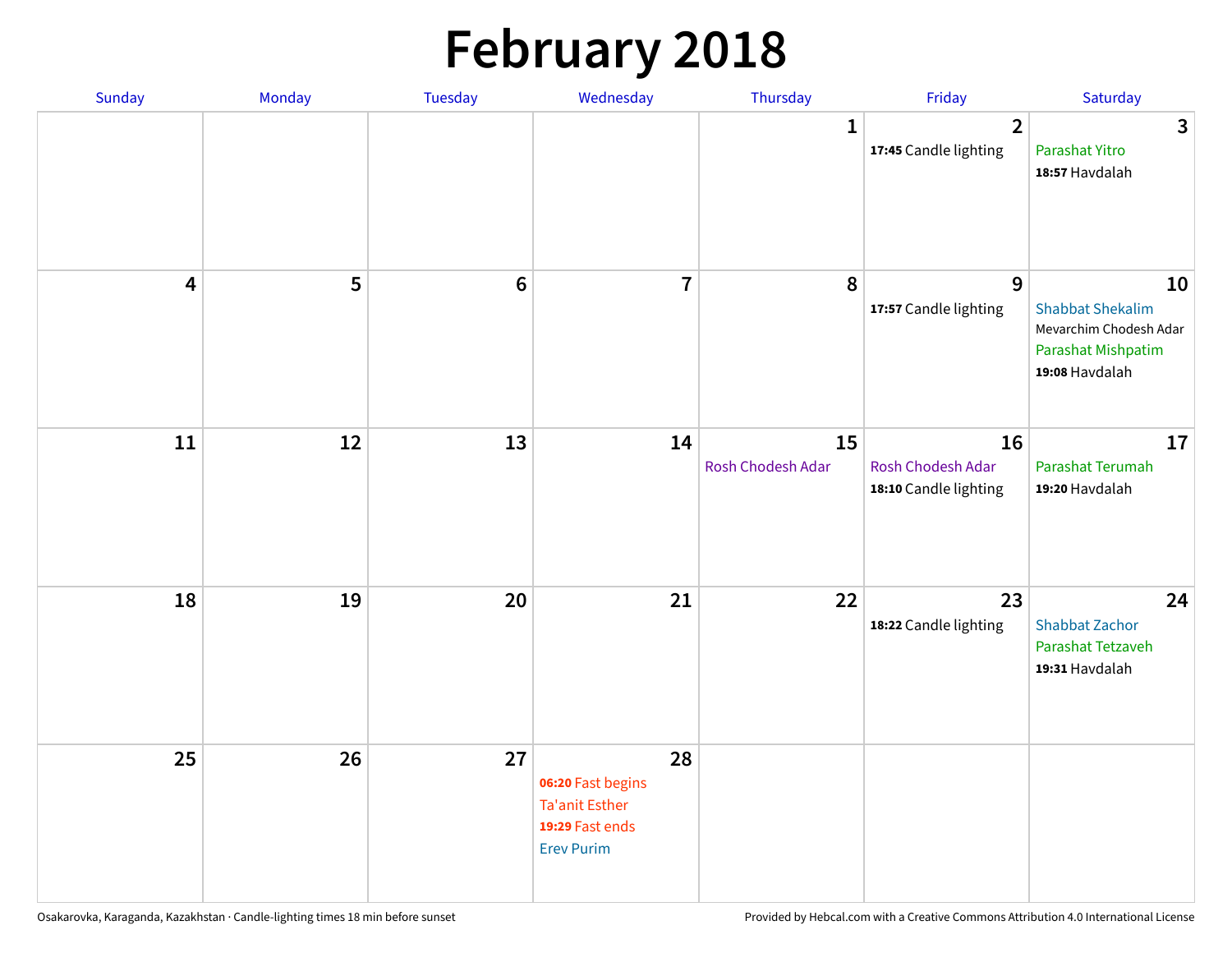## **March 2018**

| Sunday | Monday                       | <b>Tuesday</b> | Wednesday      | Thursday              | Friday                                                                                            | Saturday                                                                                             |
|--------|------------------------------|----------------|----------------|-----------------------|---------------------------------------------------------------------------------------------------|------------------------------------------------------------------------------------------------------|
|        |                              |                |                | $\mathbf{1}$<br>Purim | $\overline{2}$<br><b>Shushan Purim</b><br>18:34 Candle lighting                                   | $\mathbf{3}$<br>Parashat Ki Tisa<br>19:43 Havdalah                                                   |
|        | 5<br>$\overline{\mathbf{4}}$ | $\bf 6$        | $\overline{7}$ | 8                     | 9<br>18:46 Candle lighting                                                                        | 10<br><b>Shabbat Parah</b><br>Mevarchim Chodesh Nisan<br>Parashat Vayakhel-Pekudei<br>19:54 Havdalah |
|        | 11<br>12                     | 13             | 14             | 15                    | 16<br>18:57 Candle lighting                                                                       | 17<br><b>Shabbat HaChodesh</b><br><b>Rosh Chodesh Nisan</b><br>Parashat Vayikra<br>20:06 Havdalah    |
|        | 18<br>19                     | 20             | 21             | 22                    | 23<br>19:09 Candle lighting                                                                       | 24<br><b>Shabbat HaGadol</b><br>Parashat Tzav<br>20:18 Havdalah                                      |
|        | 25<br>26<br>Yom HaAliyah     | 27             | 28             | 29                    | 30<br>05:11 Fast begins<br><b>Ta'anit Bechorot</b><br><b>Erev Pesach</b><br>19:20 Candle lighting | 31<br>Pesach I<br>20:30 Candle lighting                                                              |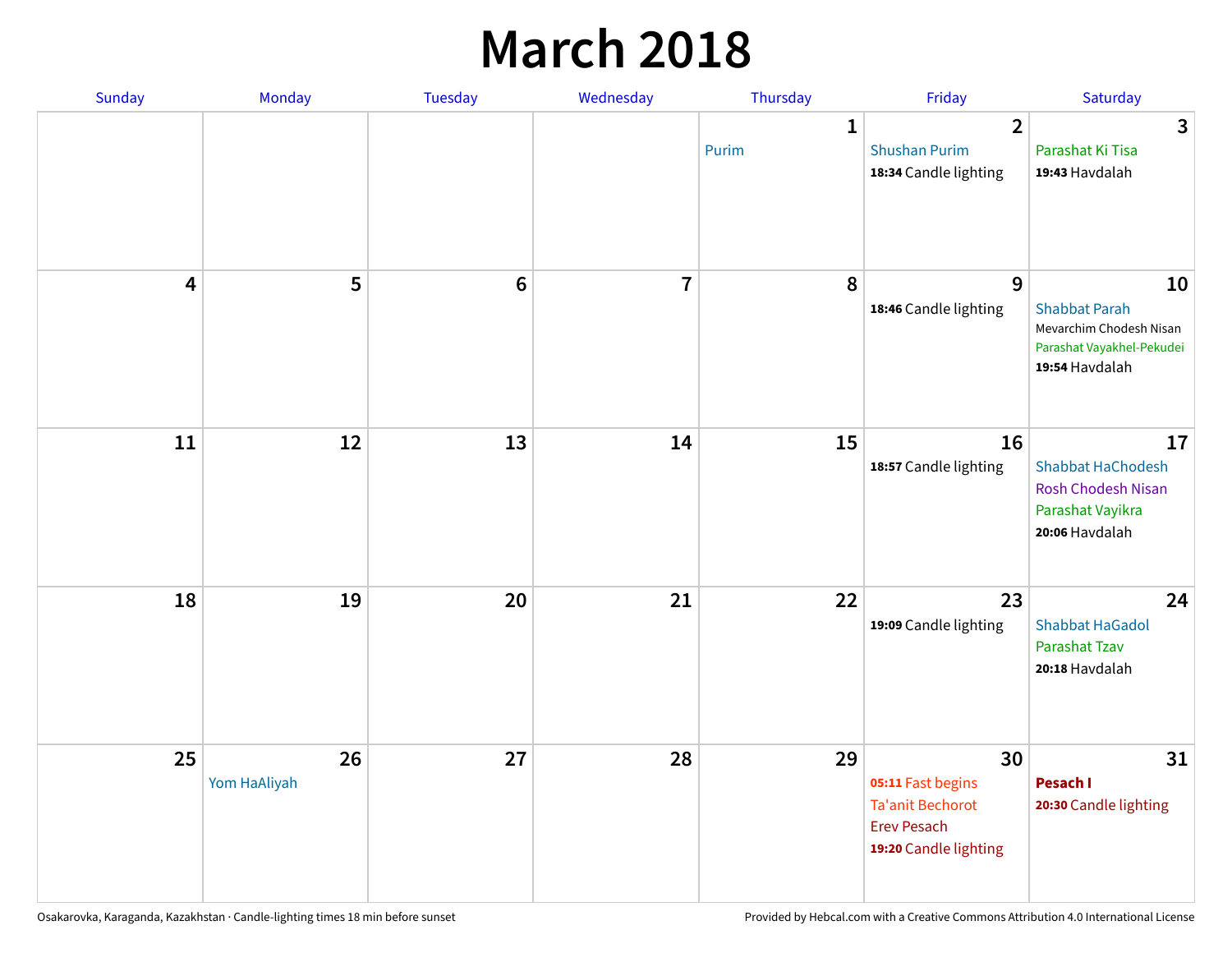# **April 2018**

| Sunday                                             | Monday                              | Tuesday                                     | Wednesday            | Thursday                                       | Friday                                                        | Saturday                                                           |
|----------------------------------------------------|-------------------------------------|---------------------------------------------|----------------------|------------------------------------------------|---------------------------------------------------------------|--------------------------------------------------------------------|
| $\mathbf{1}$<br><b>Pesach II</b><br>20:31 Havdalah | $\overline{2}$<br>Pesach III (CH"M) | $\overline{\mathbf{3}}$<br>Pesach IV (CH"M) | 4<br>Pesach V (CH"M) | 5<br>Pesach VI (CH"M)<br>19:30 Candle lighting | $6\phantom{1}6$<br><b>Pesach VII</b><br>19:31 Candle lighting | $\mathbf 7$<br><b>Pesach VIII</b><br>20:42 Havdalah                |
| 8                                                  | 9                                   | 10                                          | 11                   | 12<br>Yom HaShoah                              | 13<br>19:42 Candle lighting                                   | 14<br>Mevarchim Chodesh Iyyar<br>Parashat Shmini<br>20:54 Havdalah |
| 15<br>Rosh Chodesh Iyyar                           | 16<br>Rosh Chodesh Iyyar            | 17                                          | 18<br>Yom HaZikaron  | 19<br>Yom HaAtzma'ut                           | 20<br>19:54 Candle lighting                                   | 21<br>Parashat Tazria-Metzora<br>21:07 Havdalah                    |
| 22                                                 | 23                                  | 24                                          | 25                   | 26                                             | 27<br>20:05 Candle lighting                                   | 28<br>Parashat Achrei Mot-Kedoshim<br>21:20 Havdalah               |
| 29<br>Pesach Sheni                                 | 30                                  |                                             |                      |                                                |                                                               |                                                                    |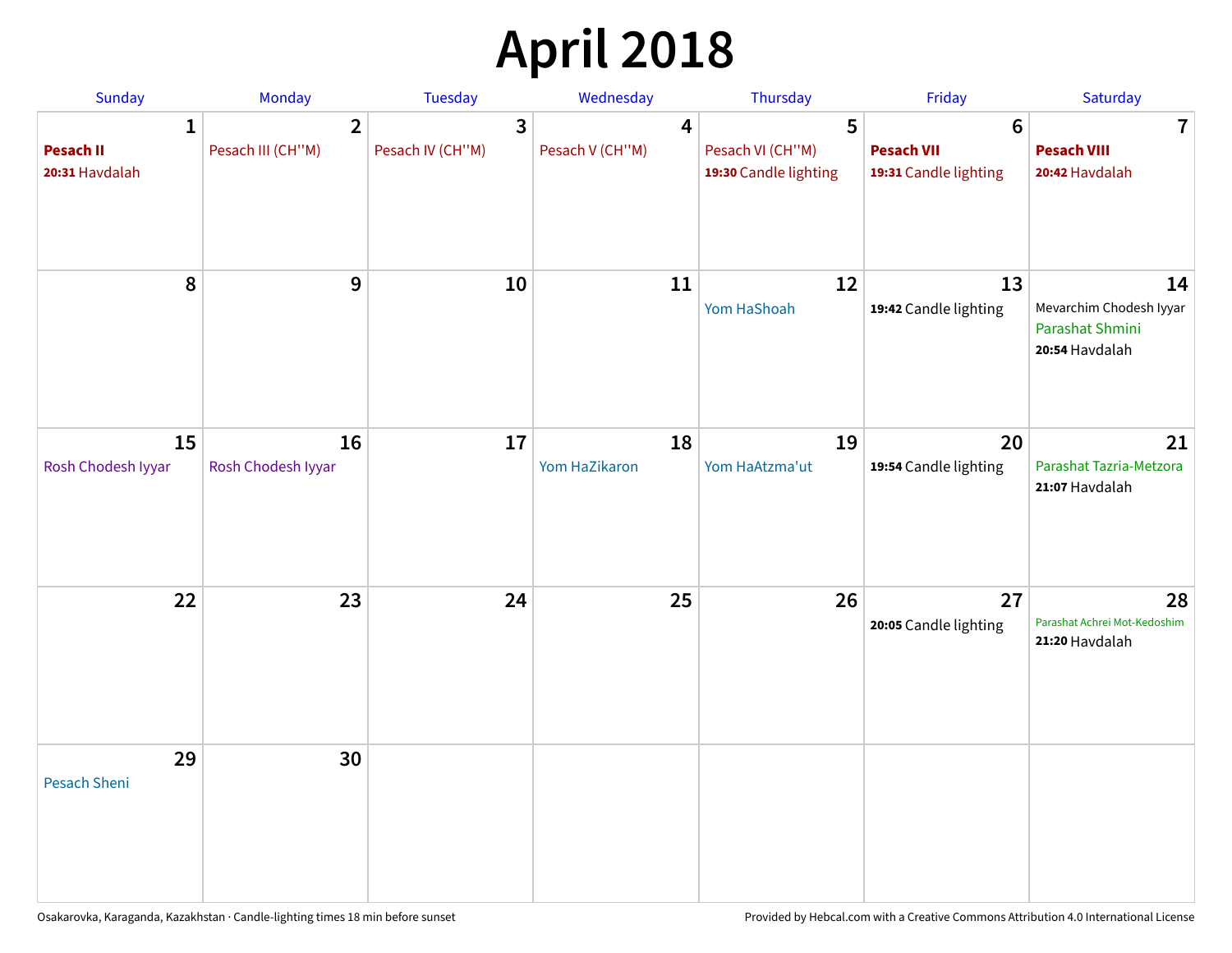## **May 2018**

| Sunday                                          | Monday                                    | Tuesday                  | Wednesday      | Thursday        | Friday                      | Saturday                                                                     |
|-------------------------------------------------|-------------------------------------------|--------------------------|----------------|-----------------|-----------------------------|------------------------------------------------------------------------------|
|                                                 |                                           | $\mathbf{1}$             | $\overline{2}$ | 3<br>Lag BaOmer | 4<br>20:16 Candle lighting  | 5<br><b>Parashat Emor</b><br>21:34 Havdalah                                  |
| $6\phantom{1}$                                  | $\overline{7}$                            | $\pmb{8}$                | 9              | 10              | 11<br>20:27 Candle lighting | 12<br>Mevarchim Chodesh Sivan<br>Parashat Behar-Bechukotai<br>21:47 Havdalah |
| 13<br>Yom Yerushalayim                          | 14                                        | 15<br>Rosh Chodesh Sivan | 16             | 17              | 18<br>20:37 Candle lighting | 19<br><b>Erev Shavuot</b><br>Parashat Bamidbar<br>22:00 Candle lighting      |
| 20<br><b>Shavuot I</b><br>22:01 Candle lighting | 21<br><b>Shavuot II</b><br>22:03 Havdalah | 22                       | 23             | 24              | 25<br>20:46 Candle lighting | 26<br><b>Parashat Nasso</b><br>22:11 Havdalah                                |
| 27                                              | 28                                        | 29                       | 30             | 31              |                             |                                                                              |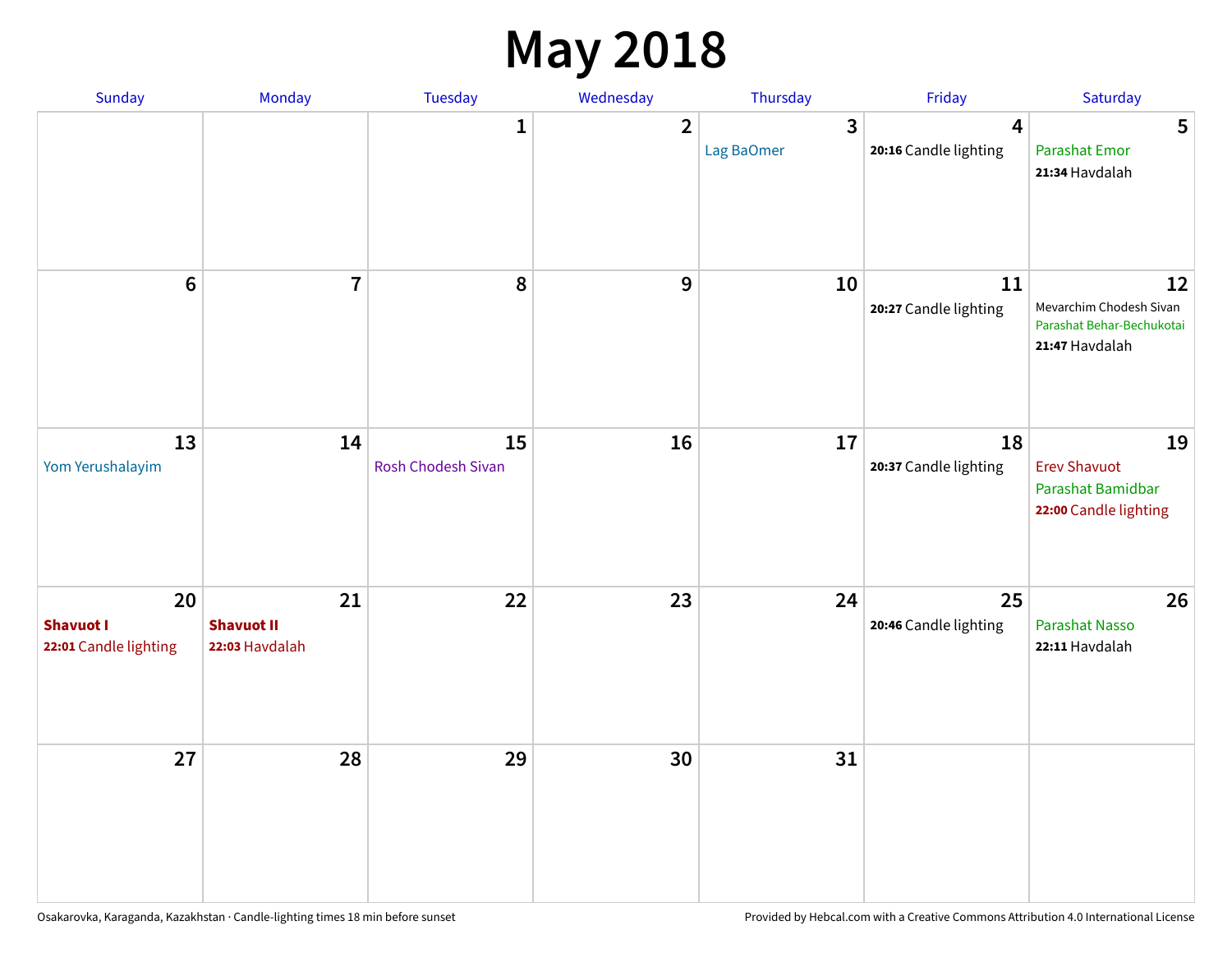#### **June 2018**

| Sunday                  | Monday                  | Tuesday | Wednesday                       | Thursday                        | Friday                                | Saturday                                                           |
|-------------------------|-------------------------|---------|---------------------------------|---------------------------------|---------------------------------------|--------------------------------------------------------------------|
|                         |                         |         |                                 |                                 | $\mathbf{1}$<br>20:54 Candle lighting | $\overline{2}$<br>Parashat Beha'alotcha<br>22:22 Havdalah          |
| $\overline{\mathbf{3}}$ | $\overline{\mathbf{4}}$ | 5       | $\bf 6$                         | $\overline{7}$                  | 8<br>21:00 Candle lighting            | 9<br>Mevarchim Chodesh Tamuz<br>Parashat Sh'lach<br>22:30 Havdalah |
| 10                      | 11                      | 12      | 13<br><b>Rosh Chodesh Tamuz</b> | 14<br><b>Rosh Chodesh Tamuz</b> | 15<br>21:05 Candle lighting           | 16<br>Parashat Korach<br>22:35 Havdalah                            |
| 17                      | 18                      | 19      | 20                              | 21                              | 22<br>21:07 Candle lighting           | 23<br><b>Parashat Chukat</b><br>22:37 Havdalah                     |
| 24                      | 25                      | 26      | 27                              | 28                              | 29<br>21:07 Candle lighting           | 30<br>Parashat Balak<br>22:36 Havdalah                             |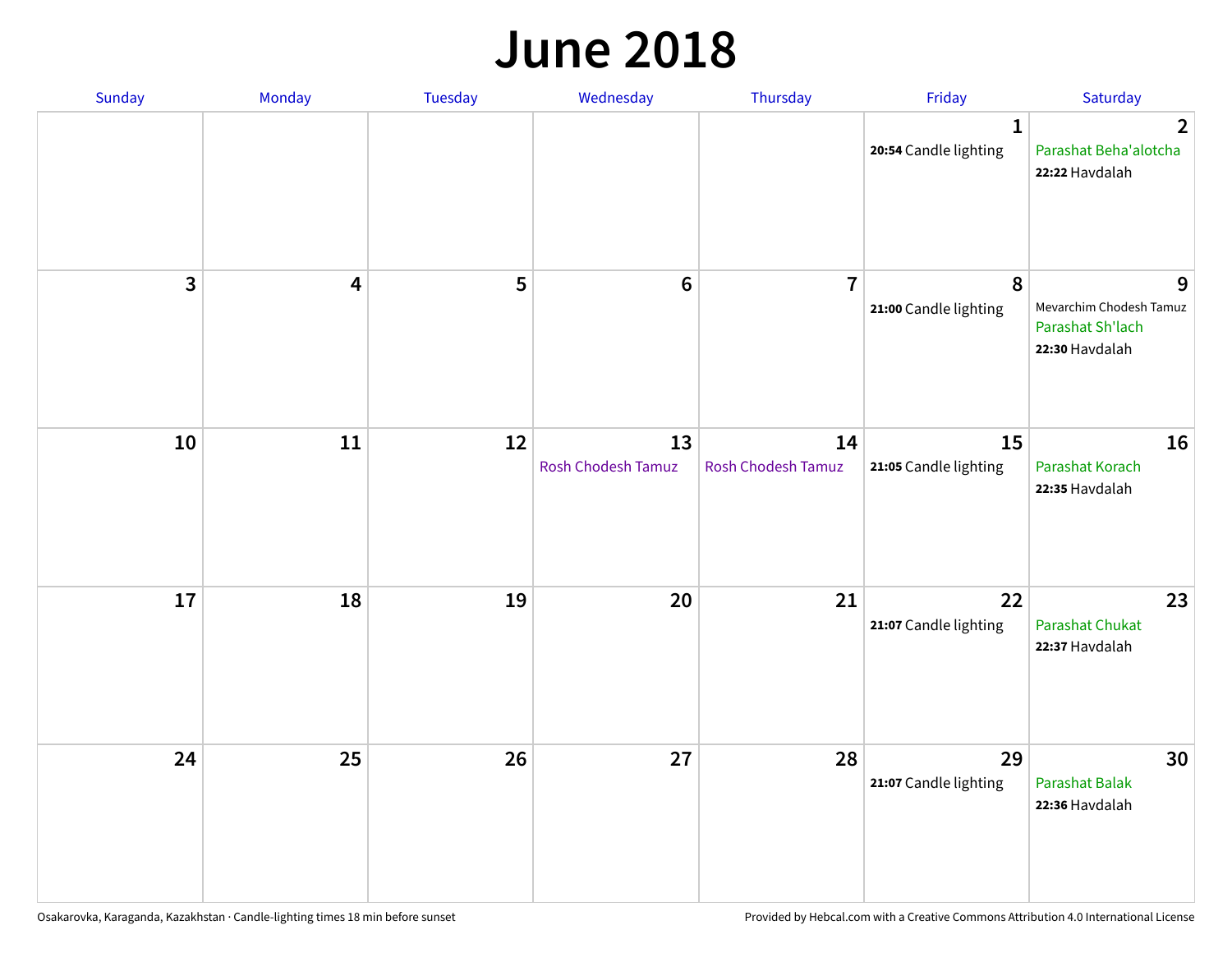## **July 2018**

| Sunday                                                          | Monday         | Tuesday      | Wednesday | Thursday | Friday                                         | Saturday                                                                                                          |
|-----------------------------------------------------------------|----------------|--------------|-----------|----------|------------------------------------------------|-------------------------------------------------------------------------------------------------------------------|
| 1<br>01:39 Fast begins<br><b>Tzom Tammuz</b><br>22:21 Fast ends | $\overline{2}$ | $\mathbf{3}$ | 4         | 5        | $6\phantom{1}6$<br>21:05 Candle lighting       | $\overline{7}$<br>Mevarchim Chodesh Av<br><b>Parashat Pinchas</b><br>22:31 Havdalah                               |
| 8                                                               | 9              | 10           | 11        | 12       | 13<br>Rosh Chodesh Av<br>21:00 Candle lighting | 14<br>Parashat Matot-Masei<br>22:24 Havdalah                                                                      |
| 15                                                              | 16             | 17           | 18        | 19       | 20<br>20:53 Candle lighting                    | 21<br><b>Shabbat Chazon</b><br>21:10 Fast begins<br>Erev Tish'a B'Av<br><b>Parashat Devarim</b><br>22:14 Havdalah |
| 22<br>Tish'a B'Av (observed)<br>22:00 Fast ends                 | 23             | 24           | 25        | 26       | 27<br>Tu B'Av<br>20:44 Candle lighting         | 28<br><b>Shabbat Nachamu</b><br>Parashat Vaetchanan<br>22:02 Havdalah                                             |
| 29                                                              | 30             | 31           |           |          |                                                |                                                                                                                   |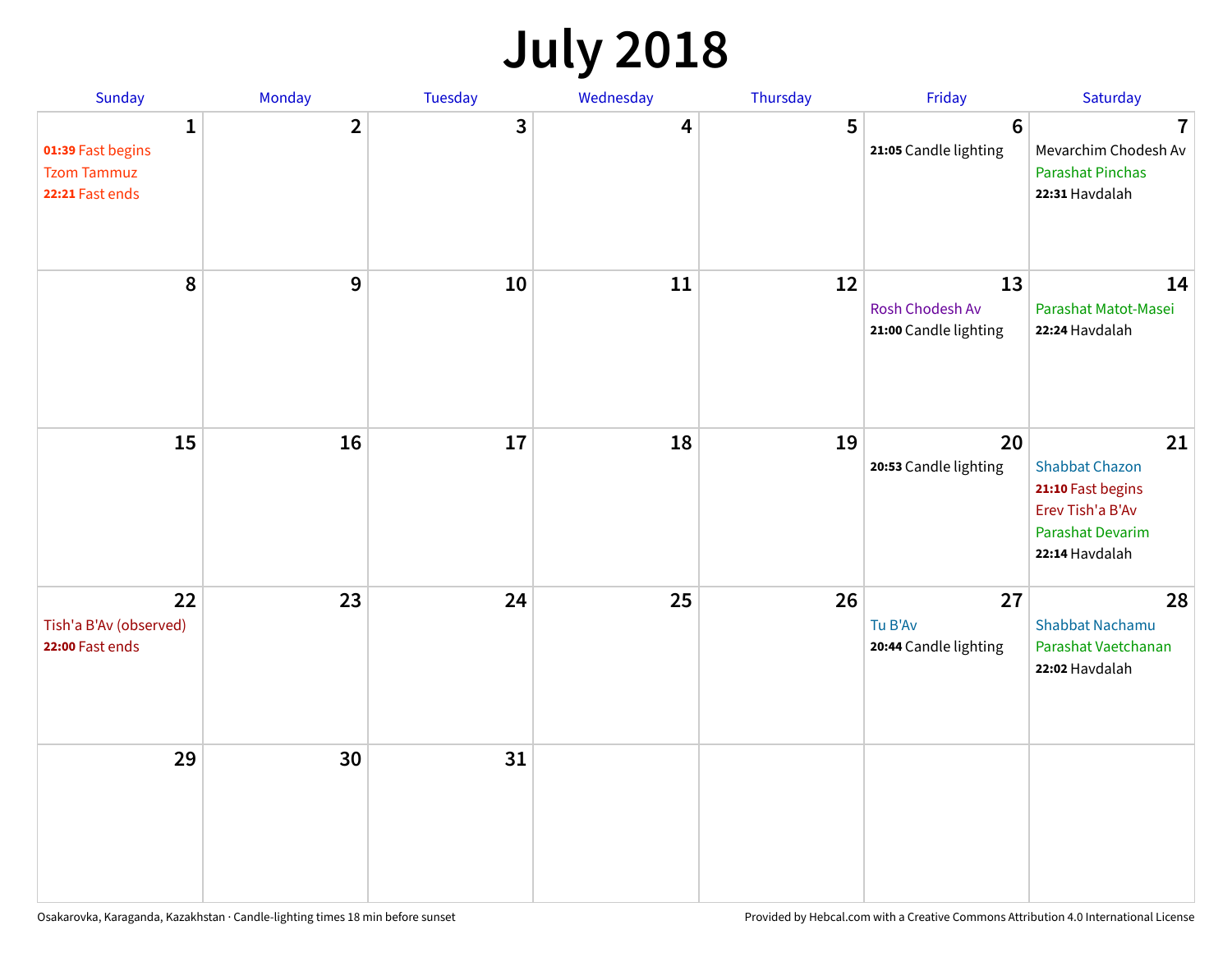# **August 2018**

| Sunday                                                   | Monday          | Tuesday        | Wednesday    | Thursday       | Friday                      | Saturday                                                        |
|----------------------------------------------------------|-----------------|----------------|--------------|----------------|-----------------------------|-----------------------------------------------------------------|
|                                                          |                 |                | $\mathbf{1}$ | $\overline{2}$ | 3<br>20:33 Candle lighting  | 4<br>Mevarchim Chodesh Elul<br>Parashat Eikev<br>21:49 Havdalah |
| 5                                                        | $6\phantom{1}6$ | $\overline{7}$ | ${\bf 8}$    | 9              | 10<br>20:21 Candle lighting | 11<br>Rosh Chodesh Elul<br>Parashat Re'eh<br>21:34 Havdalah     |
| 12<br>Rosh Hashana LaBehemot<br><b>Rosh Chodesh Elul</b> | 13              | 14             | 15           | 16             | 17<br>20:08 Candle lighting | 18<br><b>Parashat Shoftim</b><br>21:19 Havdalah                 |
| 19                                                       | 20              | 21             | 22           | 23             | 24<br>19:54 Candle lighting | 25<br>Parashat Ki Teitzei<br>21:03 Havdalah                     |
| 26                                                       | 27              | 28             | 29           | 30             | 31<br>19:39 Candle lighting |                                                                 |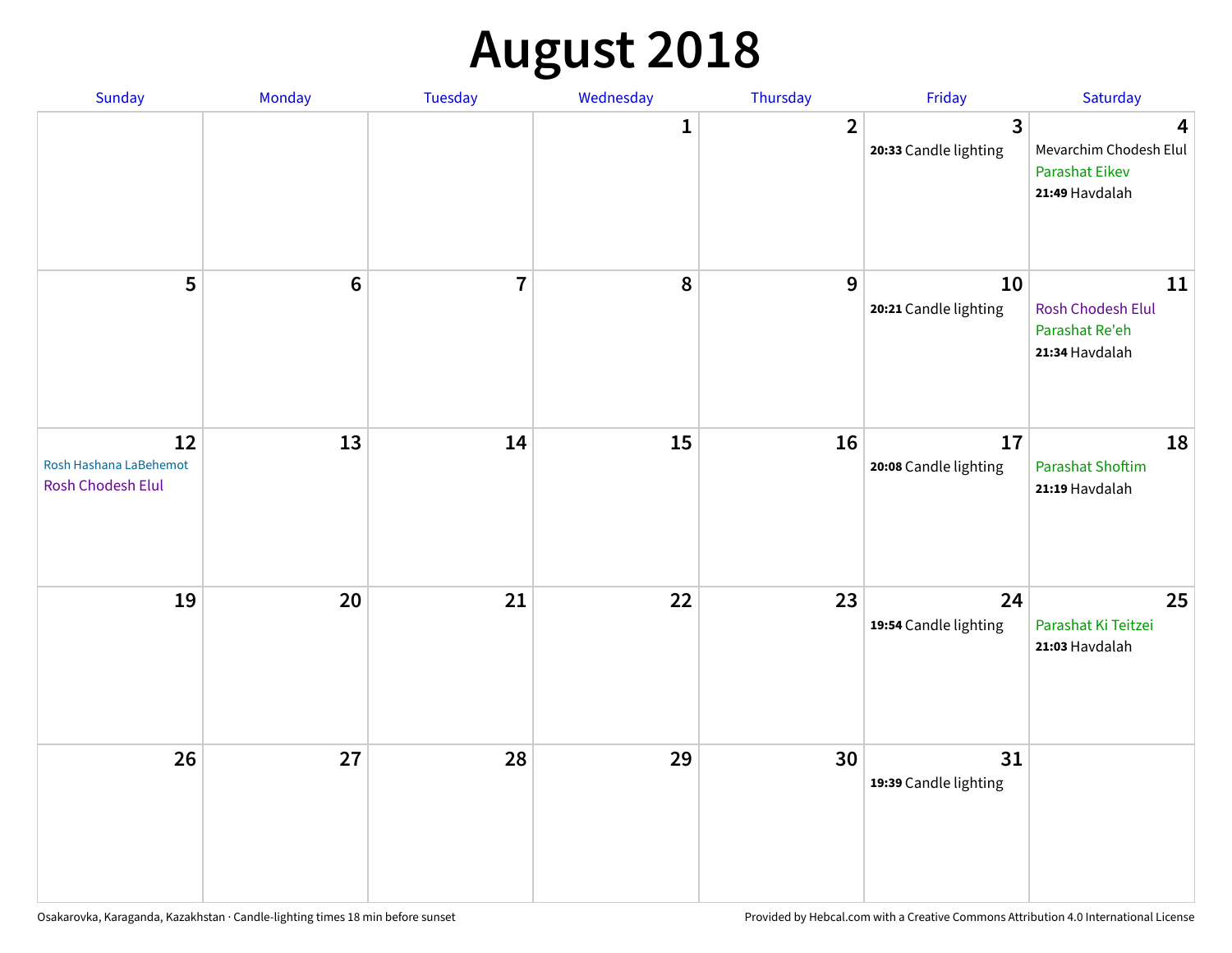## **September 2018**

| <b>Sunday</b>                                            | Monday                                           | <b>Tuesday</b>                                        | Wednesday                                                          | Thursday               | Friday                                         | Saturday                                                           |   |
|----------------------------------------------------------|--------------------------------------------------|-------------------------------------------------------|--------------------------------------------------------------------|------------------------|------------------------------------------------|--------------------------------------------------------------------|---|
|                                                          |                                                  |                                                       |                                                                    |                        |                                                | Leil Selichot<br>Parashat Ki Tavo<br>20:46 Havdalah                | 1 |
| $\overline{2}$                                           | 3                                                | 4                                                     | 5                                                                  | $6\phantom{1}6$        | $\overline{7}$<br>19:24 Candle lighting        | Parashat Nitzavim<br>20:30 Havdalah                                | 8 |
| 9<br>Erev Rosh Hashana<br>19:19 Candle lighting          | 10<br>Rosh Hashana 5779<br>20:25 Candle lighting | 11<br><b>Rosh Hashana II</b><br>20:23 Havdalah        | 12<br>04:59 Fast begins<br><b>Tzom Gedaliah</b><br>20:11 Fast ends | 13                     | 14<br>19:08 Candle lighting                    | 15<br><b>Shabbat Shuva</b><br>Parashat Vayeilech<br>20:13 Havdalah |   |
| 16                                                       | 17                                               | 18<br><b>Erev Yom Kippur</b><br>18:59 Candle lighting | 19<br><b>Yom Kippur</b><br>20:04 Havdalah                          | 20                     | 21<br>18:52 Candle lighting                    | 22<br>Parashat Ha'Azinu<br>19:57 Havdalah                          |   |
| 23<br><b>Erev Sukkot</b><br>18:48 Candle lighting        | 24<br><b>Sukkot I</b><br>19:53 Candle lighting   | 25<br><b>Sukkot II</b><br>19:50 Havdalah              | 26<br>Sukkot III (CH"M)                                            | 27<br>Sukkot IV (CH"M) | 28<br>Sukkot V (CH"M)<br>18:37 Candle lighting | 29<br>Sukkot VI (CH"M)<br>19:41 Havdalah                           |   |
| 30<br>Sukkot VII (Hoshana Raba)<br>18:32 Candle lighting |                                                  |                                                       |                                                                    |                        |                                                |                                                                    |   |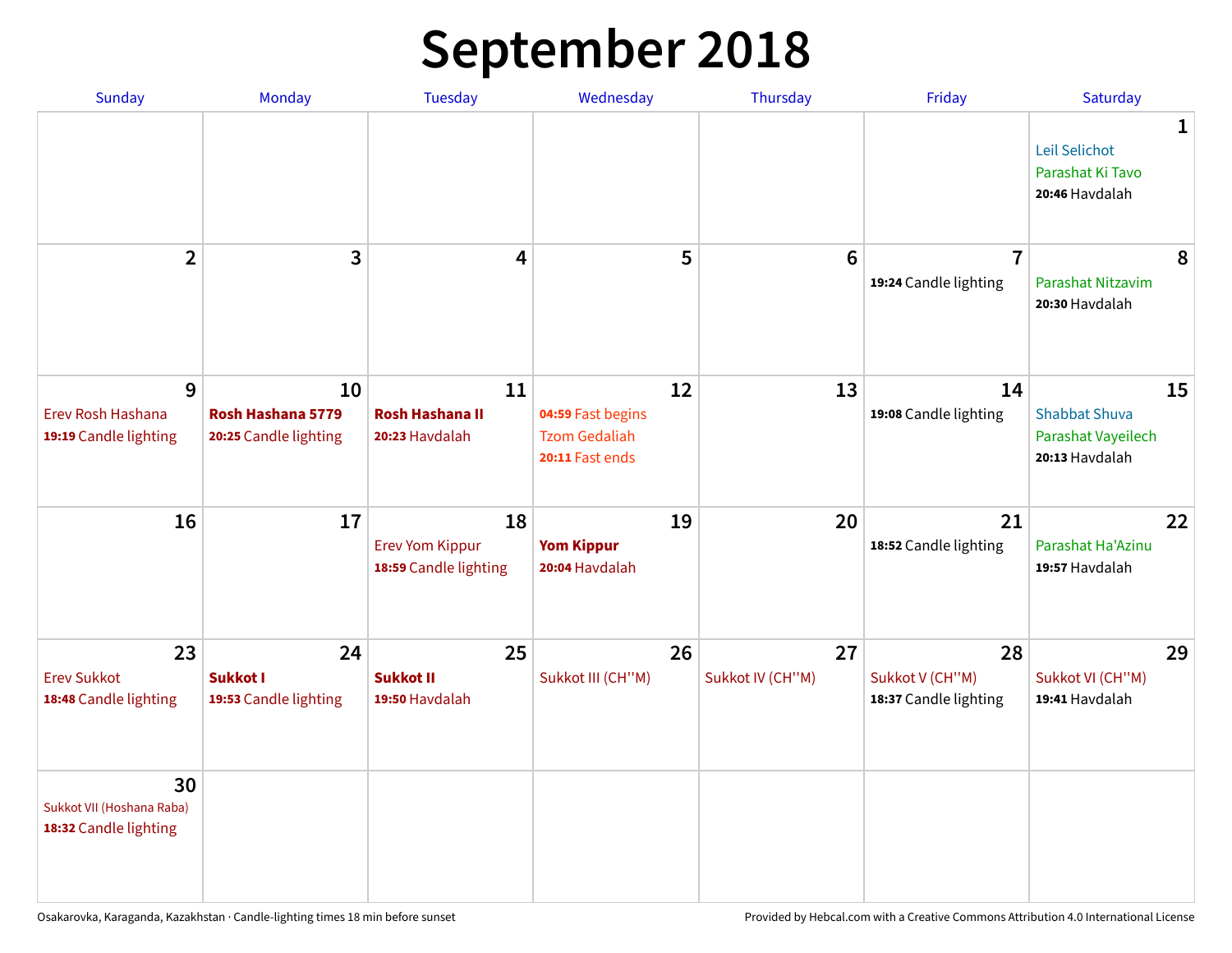## **October 2018**

| Sunday         | Monday                                                         | Tuesday                                                  | Wednesday                   | Thursday | Friday                      | Saturday                                                                      |
|----------------|----------------------------------------------------------------|----------------------------------------------------------|-----------------------------|----------|-----------------------------|-------------------------------------------------------------------------------|
|                | $\mathbf{1}$<br><b>Shmini Atzeret</b><br>19:37 Candle lighting | $\overline{2}$<br><b>Simchat Torah</b><br>19:35 Havdalah | 3                           | 4        | 5<br>18:21 Candle lighting  | 6<br>Mevarchim Chodesh Cheshvan<br><b>Parashat Bereshit</b><br>19:26 Havdalah |
| $\overline{7}$ | 8                                                              | 9<br>Rosh Chodesh Cheshvan                               | 10<br>Rosh Chodesh Cheshvan | 11       | 12<br>18:06 Candle lighting | 13<br><b>Parashat Noach</b><br>19:11 Havdalah                                 |
| 14             | 15                                                             | 16<br>Yom HaAliyah School Observance                     | 17                          | 18       | 19<br>17:52 Candle lighting | 20<br>Parashat Lech-Lecha<br>18:57 Havdalah                                   |
| 21             | 22                                                             | 23                                                       | 24                          | 25       | 26<br>17:38 Candle lighting | 27<br>Parashat Vayera<br>18:45 Havdalah                                       |
| 28             | 29                                                             | 30                                                       | 31                          |          |                             |                                                                               |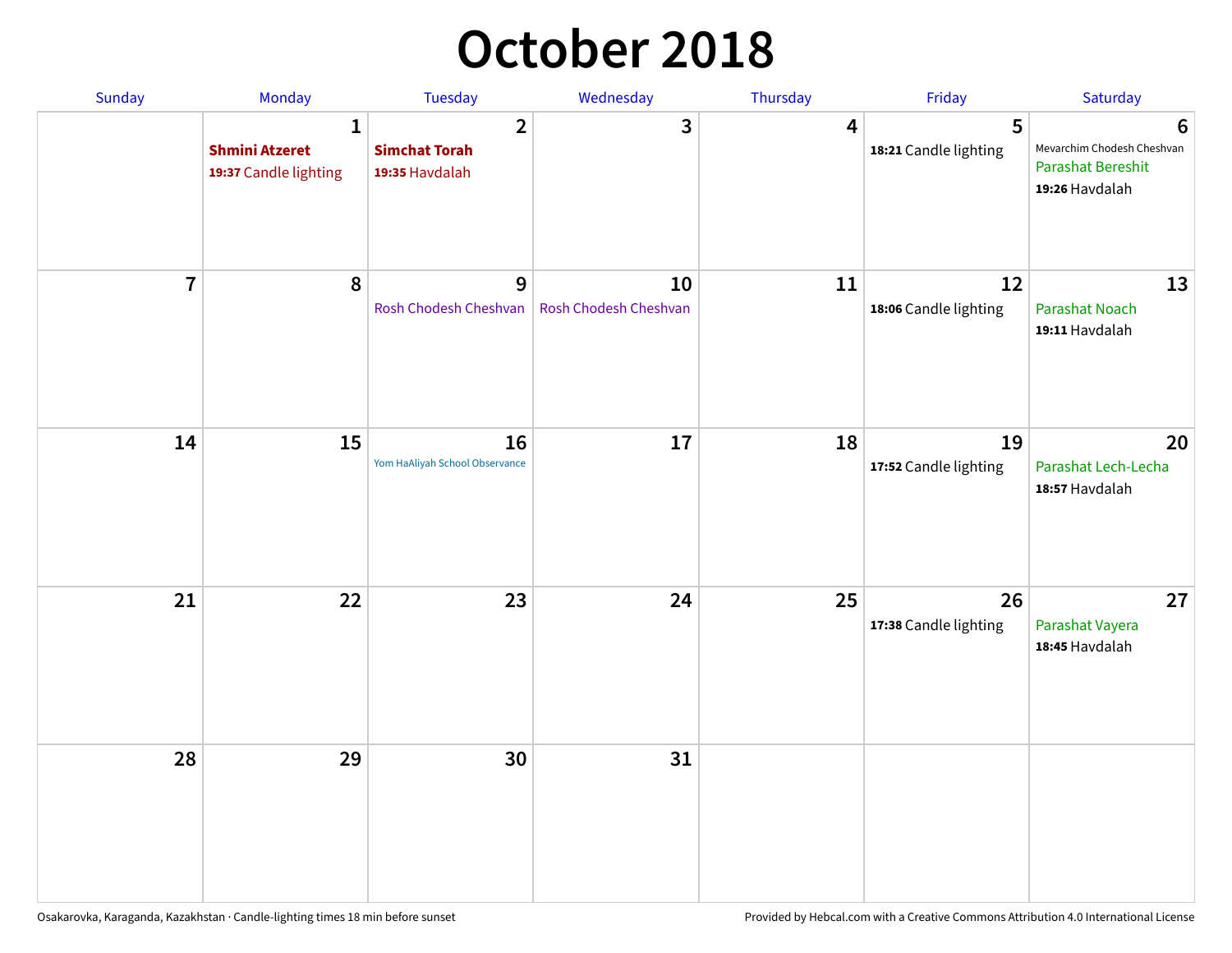#### **November 2018**

| Sunday                  | Monday | Tuesday        | Wednesday              | Thursday                 | Friday                                                   | Saturday                                                                |
|-------------------------|--------|----------------|------------------------|--------------------------|----------------------------------------------------------|-------------------------------------------------------------------------|
|                         |        |                |                        | $\mathbf{1}$             | $\overline{2}$<br>17:25 Candle lighting                  | 3<br>Mevarchim Chodesh Kislev<br>Parashat Chayei Sara<br>18:33 Havdalah |
| $\overline{\mathbf{4}}$ | 5      | $6\phantom{a}$ | $\overline{7}$<br>Sigd | 8<br>Rosh Chodesh Kislev | 9<br><b>Rosh Chodesh Kislev</b><br>17:14 Candle lighting | 10<br><b>Parashat Toldot</b><br>18:23 Havdalah                          |
| ${\bf 11}$              | 12     | 13             | 14                     | 15                       | 16<br>17:04 Candle lighting                              | 17<br>Parashat Vayetzei<br>18:15 Havdalah                               |
| 18                      | 19     | 20             | 21                     | 22                       | 23<br>16:56 Candle lighting                              | 24<br>Parashat Vayishlach<br>18:08 Havdalah                             |
| 25                      | 26     | 27             | 28                     | 29                       | 30<br>16:51 Candle lighting                              |                                                                         |